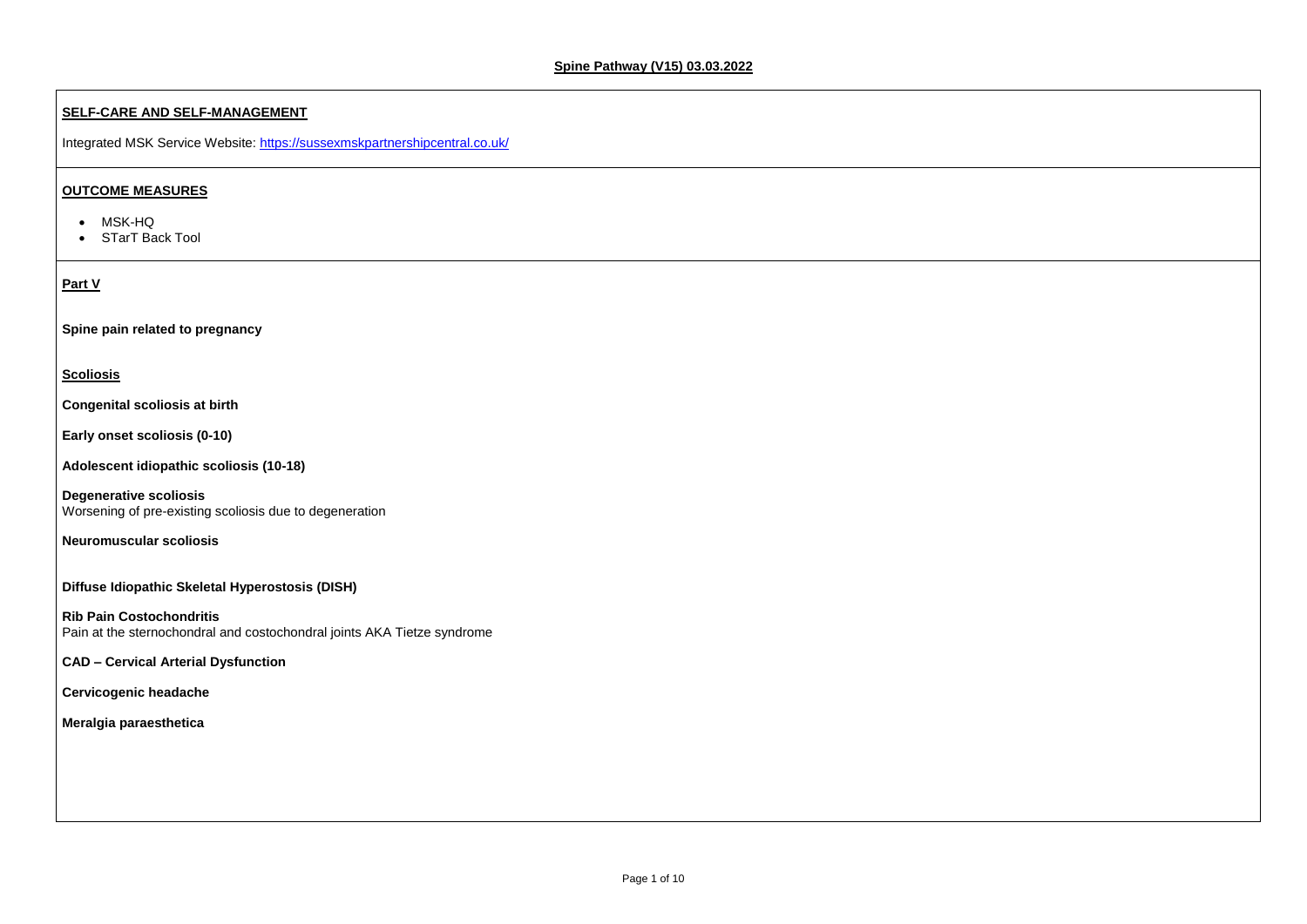

| Referral reason /<br><b>Patient presentation</b>                                       | Spine pain related to pregnancy                                                                                                                                                                                                                                                       |
|----------------------------------------------------------------------------------------|---------------------------------------------------------------------------------------------------------------------------------------------------------------------------------------------------------------------------------------------------------------------------------------|
| <b>Primary Care Management</b>                                                         | Management (including condition-specific self-care options):<br>Rule out any other cause of pain e.g. Foetus position/ kidney involvement<br>Ensure Midwives have reviewed the pain area<br>If unable to manage in primary care, advice self-referral to Women's Health Physiotherapy |
| <b>Thresholds for Primary Care</b><br>to initiate a referral                           | Refer to Women's Health Physiotherapy and access through Sussex MSK                                                                                                                                                                                                                   |
| <b>Management Pathway for the</b><br><b>Integrated MSK Service</b>                     | N/A                                                                                                                                                                                                                                                                                   |
| Thresholds for referral for<br><b>Intervention</b><br>Offer patient choice of provider | N/A                                                                                                                                                                                                                                                                                   |
| <b>Management pathway for</b><br><b>Specialist In-patient care</b>                     | N/A                                                                                                                                                                                                                                                                                   |

| Referral reason /<br><b>Patient presentation</b>                                       | <b>SCOLIOSIS</b><br>https://britscoliosis.org.uk/Scoliosis-Overview                                                                                                         |
|----------------------------------------------------------------------------------------|-----------------------------------------------------------------------------------------------------------------------------------------------------------------------------|
| <b>Referral reason /</b><br><b>Patient presentation</b>                                | <b>SCOLIOSIS</b><br><b>Congenital scoliosis at birth</b>                                                                                                                    |
| <b>Primary Care Management</b>                                                         | <b>History, Examination and Assessment</b><br>See link:<br>https://britscoliosis.org.uk/Congenital-Scoliosis<br><b>Diagnostic</b><br>None<br><b>Refer to Secondary Care</b> |
| <b>Thresholds for Primary Care</b><br>to initiate a referral                           | N/A                                                                                                                                                                         |
| <b>Management Pathway for the</b><br><b>Integrated MSK Service</b>                     | N/A                                                                                                                                                                         |
| Thresholds for referral for<br><b>Intervention</b><br>Offer patient choice of provider | N/A                                                                                                                                                                         |
| <b>Management pathway for</b><br><b>Specialist In-patient care</b>                     | N/A                                                                                                                                                                         |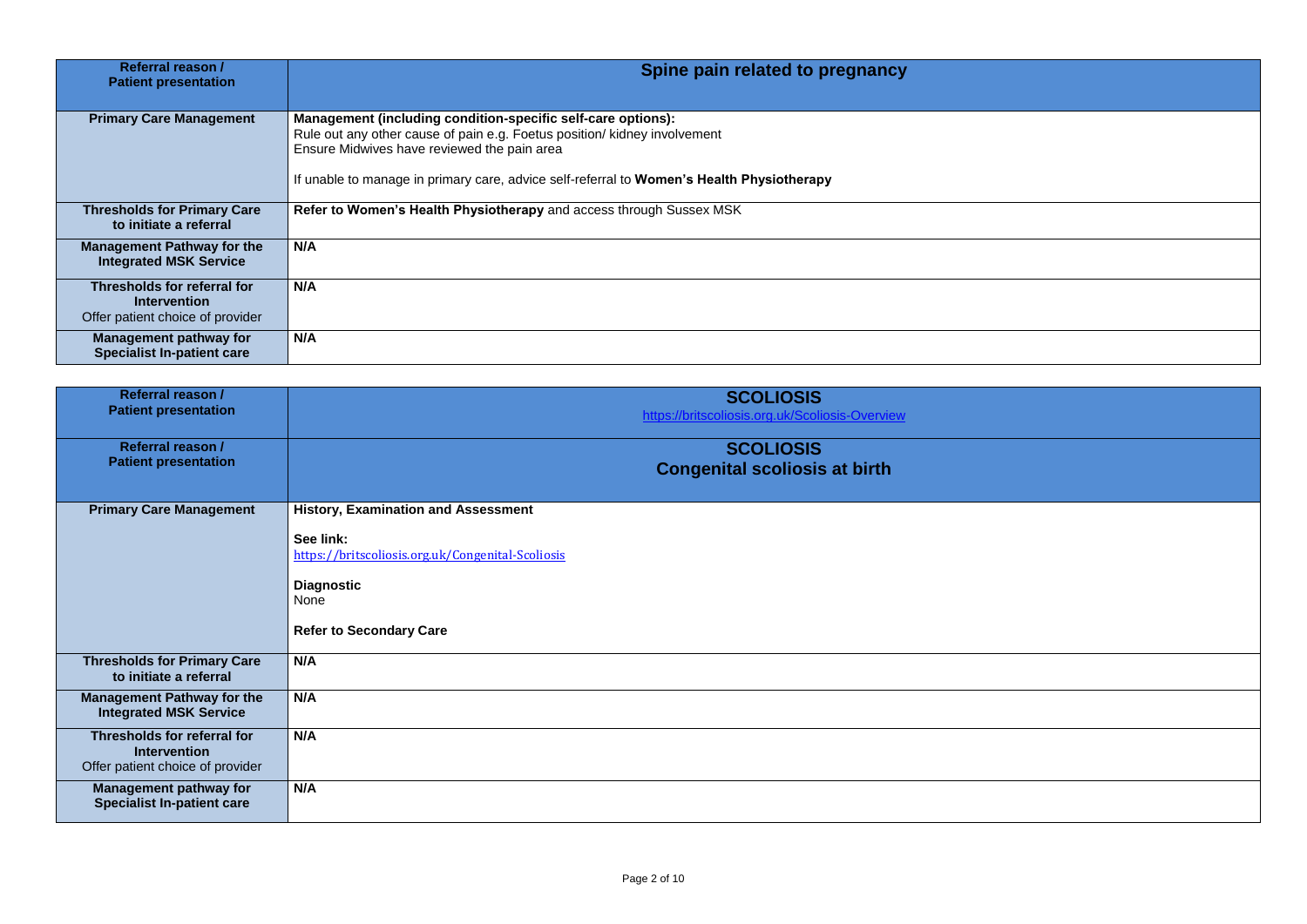

| <b>Referral reason /</b><br><b>Patient presentation</b>                                       | <b>Early onset scoliosis (0-10)</b>                             |
|-----------------------------------------------------------------------------------------------|-----------------------------------------------------------------|
| <b>Primary Care Management</b>                                                                | <b>History, Examination and Assessment</b>                      |
|                                                                                               | See link:<br>https://britscoliosis.org.uk/Early-Onset-Scoliosis |
|                                                                                               | <b>Diagnostic</b><br>None                                       |
|                                                                                               | <b>Refer to Secondary Care</b>                                  |
| <b>Thresholds for Primary Care</b><br>to initiate a referral                                  | N/A                                                             |
| <b>Management Pathway for the</b><br><b>Integrated MSK Service</b>                            | N/A                                                             |
| <b>Thresholds for referral for</b><br><b>Intervention</b><br>Offer patient choice of provider | N/A                                                             |
| <b>Management pathway for</b><br><b>Specialist In-patient care</b>                            | N/A                                                             |

| Referral reason /<br><b>Patient presentation</b>                                       | <b>Adolescent idiopathic scoliosis (10-18)</b>                                                                                                                                                                                                                                  |
|----------------------------------------------------------------------------------------|---------------------------------------------------------------------------------------------------------------------------------------------------------------------------------------------------------------------------------------------------------------------------------|
| <b>Primary Care Management</b>                                                         | <b>History, Examination and Assessment</b><br>Forward bend test can help to check whether a child has scoliosis<br>See link for further details:<br>https://britscoliosis.org.uk/Adolescent-Idiopathic-Scoliosis<br><b>Diagnostic</b><br>None<br><b>Refer to Secondary Care</b> |
| <b>Thresholds for Primary Care</b><br>to initiate a referral                           | N/A                                                                                                                                                                                                                                                                             |
| <b>Management Pathway for the</b><br><b>Integrated MSK Service</b>                     | N/A                                                                                                                                                                                                                                                                             |
| Thresholds for referral for<br><b>Intervention</b><br>Offer patient choice of provider | N/A                                                                                                                                                                                                                                                                             |
| <b>Management pathway for</b><br><b>Specialist In-patient care</b>                     | N/A                                                                                                                                                                                                                                                                             |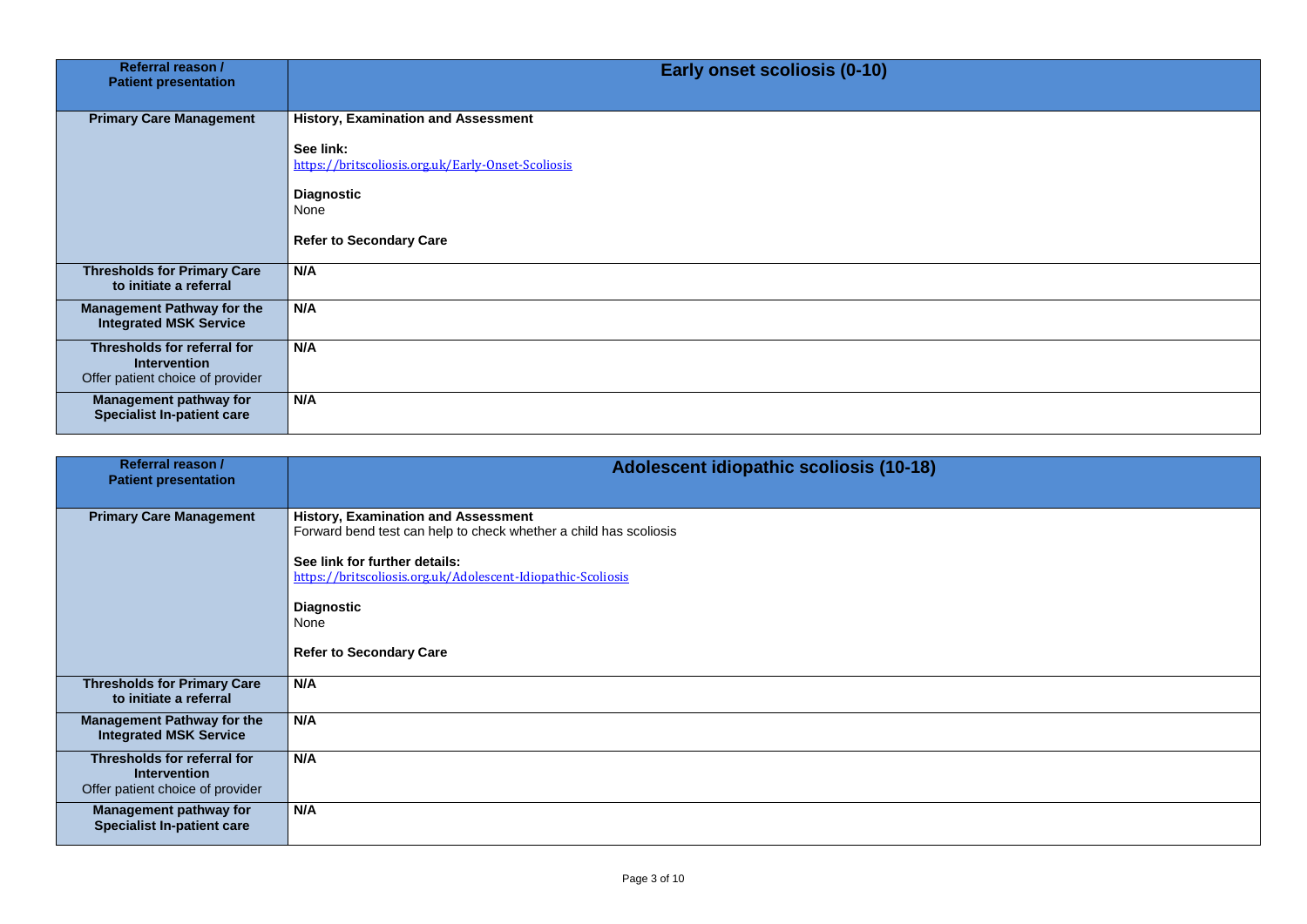er guidelines) and for exclusion of other

| <b>Referral reason /</b><br><b>Patient presentation</b>                                | <b>Degenerative scoliosis</b><br>Worsening of pre-existing scoliosis due to degeneration                                                                                                                                                                                                                                                                                                                                                                                                                                                                                                                                                                                                                                                         |
|----------------------------------------------------------------------------------------|--------------------------------------------------------------------------------------------------------------------------------------------------------------------------------------------------------------------------------------------------------------------------------------------------------------------------------------------------------------------------------------------------------------------------------------------------------------------------------------------------------------------------------------------------------------------------------------------------------------------------------------------------------------------------------------------------------------------------------------------------|
| <b>Primary Care Management</b>                                                         | <b>History, Examination and Assessment</b><br>See link:<br>https://britscoliosis.org.uk/Adult-Degenerative-Scoliosis<br><b>Diagnostic</b><br><b>None</b>                                                                                                                                                                                                                                                                                                                                                                                                                                                                                                                                                                                         |
| <b>Thresholds for Primary Care</b><br>to initiate a referral                           | Refer to secondary care if:<br>If your primary reason for referral is for evaluation and management of existing or developing scoliosis<br>Known scoliosis with worsening deformity and/or worsening symptoms<br><b>Refer to Advanced Practitioner if:</b><br>Scoliosis is thought to be contributing to the presenting or current symptoms (e.g. radiculopathy or back pain – see other guid<br>possible contributing pathology without worsening deformity<br>Refer to physiotherapy if:<br>Mild localised pain in the thoracic or lumbar spine that correlates with a mechanical presentation without worsening deformity<br>See leaflet:<br>https://www.sauk.org.uk/downloads/managing-adult-scoliosis-with-physiotherapy---sauk-archive.pdf |
| <b>Management Pathway for the</b><br><b>Integrated MSK Service</b>                     | <b>History, Examination and Assessment</b><br><b>Diagnostics</b><br>As per spinal pain or radiculopathy differentiation<br><b>Management:</b><br>Physiotherapy if worsening symptoms without worsening deformity                                                                                                                                                                                                                                                                                                                                                                                                                                                                                                                                 |
| Thresholds for referral for<br><b>Intervention</b><br>Offer patient choice of provider | Refer to secondary care if:<br>Known scoliosis with worsening deformity and/or worsening symptoms                                                                                                                                                                                                                                                                                                                                                                                                                                                                                                                                                                                                                                                |
| <b>Management pathway for</b><br><b>Specialist In-patient care</b>                     | <b>Surgery as appropriate</b>                                                                                                                                                                                                                                                                                                                                                                                                                                                                                                                                                                                                                                                                                                                    |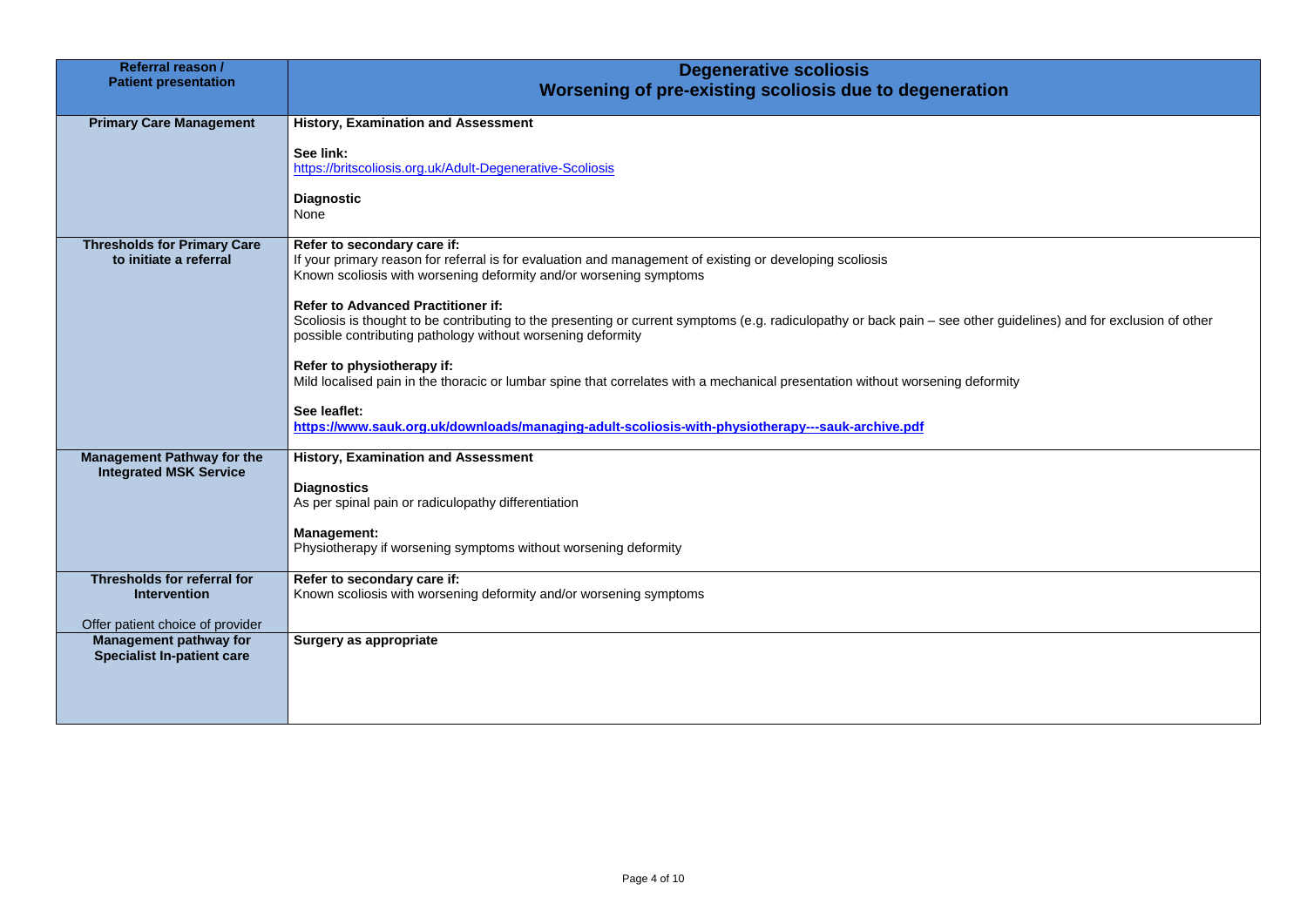## If muscular condition

que presentation.

| Referral reason /<br><b>Patient presentation</b>                                       | <b>Neuromuscular scoliosis</b><br>Neuromuscular scoliosis is curvature of the spine, which occurs because of a neurological o |
|----------------------------------------------------------------------------------------|-------------------------------------------------------------------------------------------------------------------------------|
| <b>Primary Care Management</b>                                                         | <b>History, Examination and Assessment</b><br>See link:<br>https://britscoliosis.org.uk/Neuromuscular-Scoliosis               |
|                                                                                        | <b>Diagnostic</b><br><b>None</b><br><b>Refer to Secondary Care</b>                                                            |
| <b>Thresholds for Primary Care</b><br>to initiate a referral                           | N/A                                                                                                                           |
| <b>Management Pathway for the</b><br><b>Integrated MSK Service</b>                     | N/A                                                                                                                           |
| Thresholds for referral for<br><b>Intervention</b><br>Offer patient choice of provider | N/A                                                                                                                           |
| <b>Management pathway for</b><br><b>Specialist In-patient care</b>                     | N/A                                                                                                                           |

| <b>Referral reason /</b><br><b>Patient presentation</b>                                | Diffuse Idiopathic Skeletal Hyperostosis (DISH)<br>Usually diagnosis is secondary to investigations for skeletal pain and does not have a unique presen                                                                          |
|----------------------------------------------------------------------------------------|----------------------------------------------------------------------------------------------------------------------------------------------------------------------------------------------------------------------------------|
| <b>Primary Care Management</b>                                                         | May present similar to osteoarthritis/degenerative joint pathology with axial spine stiffness and pain.<br>It is identified as a systemic non-inflammatory disease characterised by ossification of the entheses                 |
|                                                                                        | See link to article https://www.ncbi.nlm.nih.gov/pmc/articles/PMC4023007/                                                                                                                                                        |
|                                                                                        | In spinal presentations shows ossification of the anterolateral aspect of the thoracic spine. Can affect peripheral locations as well.<br>Management as for mechanical degenerative pain – this is not an inflammatory pathology |
| <b>Thresholds for Primary Care</b><br>to initiate a referral                           | <b>Refer to Physiotherapy if:</b><br>Certain of diagnosis and would like guidance and support on symptom/activity management                                                                                                     |
|                                                                                        | <b>Refer to Advanced Practitioner (ICATS) if:</b><br>Uncertainty of differentiation from spondyloarthropathy or additional pathology and needs further imaging                                                                   |
| <b>Management Pathway for the</b><br><b>Integrated MSK Service</b>                     | May need rheumatology review if uncertainty of diagnosis or additional pathology<br>If no evidence of inflammatory features then does not need Rheumatology review                                                               |
| Thresholds for referral for<br><b>Intervention</b><br>Offer patient choice of provider | N/A                                                                                                                                                                                                                              |
| <b>Management pathway for</b><br><b>Specialist In-patient care</b>                     | N/A                                                                                                                                                                                                                              |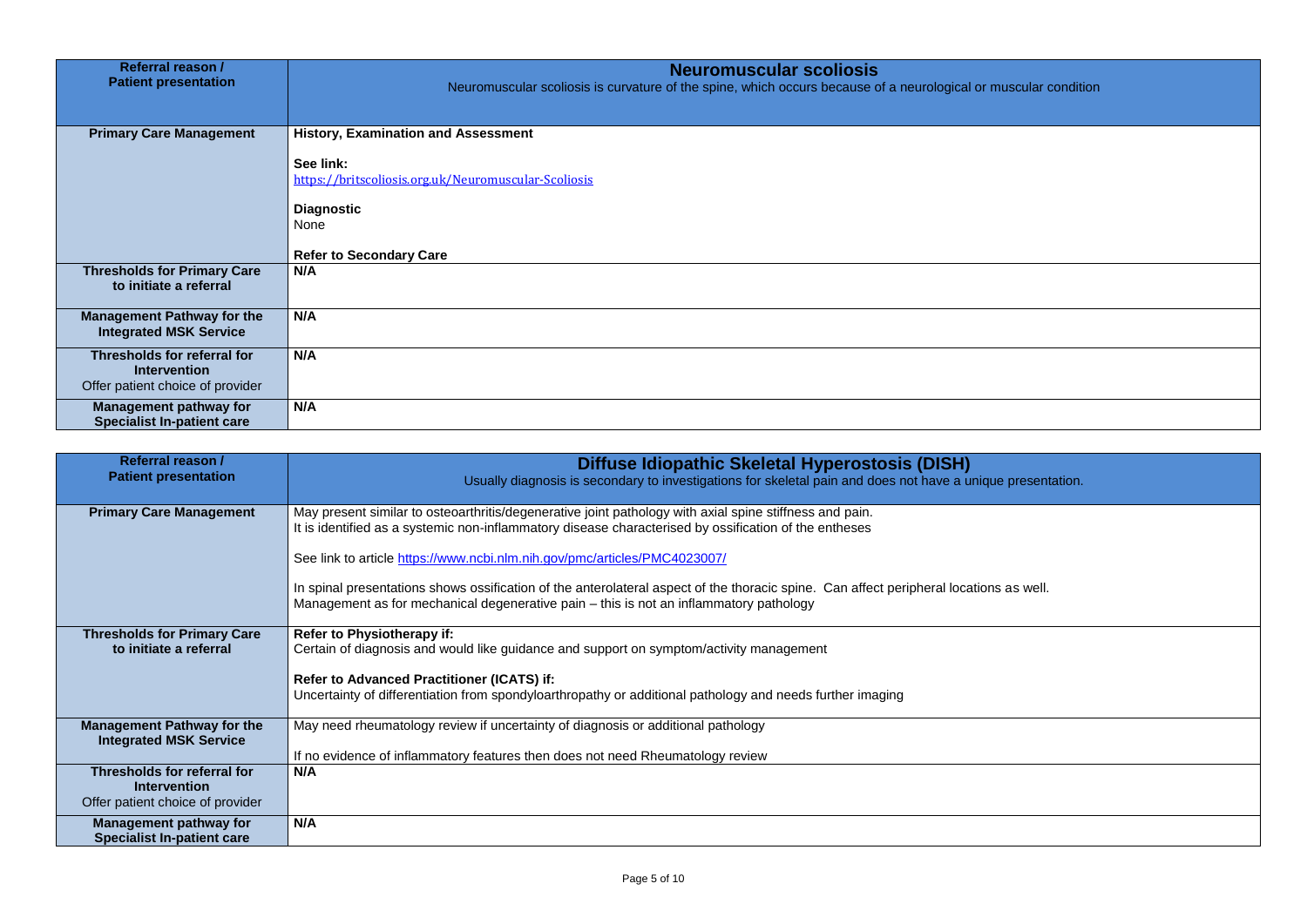# **Pain and in the syndrome**

**Treatment** consists of relative rest, avoidance of strenuous activity, and pain medications such as nonsteroidal anti-inflammatory drugs (NSAIDs) and or normal

d to pain relievers

| <b>Referral reason /</b><br><b>Patient presentation</b>                                       | <b>Rib Pain Costochondritis</b><br>Pain at the sternochondral and costochondral joints AKA Tietze sy                                                                              |
|-----------------------------------------------------------------------------------------------|-----------------------------------------------------------------------------------------------------------------------------------------------------------------------------------|
| <b>Primary Care Management</b>                                                                | Mild to severe localized pain and tenderness in the ribs                                                                                                                          |
|                                                                                               | This is a clinical diagnosis through clinical examination, patient story and area of symptoms                                                                                     |
|                                                                                               | Exclude other causes such as: cardiac, systemic features and rheumatologically inflammatory conditions / sinister pathology                                                       |
|                                                                                               | Treatment consists of relative rest, avoidance of strenuous activity, and pain medications such as nonsteroidal anti-infla<br>analgesia                                           |
|                                                                                               | Do not refer to physiotherapy                                                                                                                                                     |
| <b>Thresholds for Primary Care</b><br>to initiate a referral                                  | <b>Refer to Advanced Practitioner (ICATS) if:</b><br>Unsuccessful conservative treatment                                                                                          |
|                                                                                               | Do not refer to physiotherapy                                                                                                                                                     |
| <b>Management Pathway for the</b><br><b>Integrated MSK Service</b>                            | Refer to pain service for possible injection:<br>Local corticosteroid or lidocaine injections directly into the affected area may be beneficial for people who don't respond to p |
| <b>Thresholds for referral for</b><br><b>Intervention</b><br>Offer patient choice of provider | N/A                                                                                                                                                                               |
| <b>Management pathway for</b><br><b>Specialist In-patient care</b>                            | N/A                                                                                                                                                                               |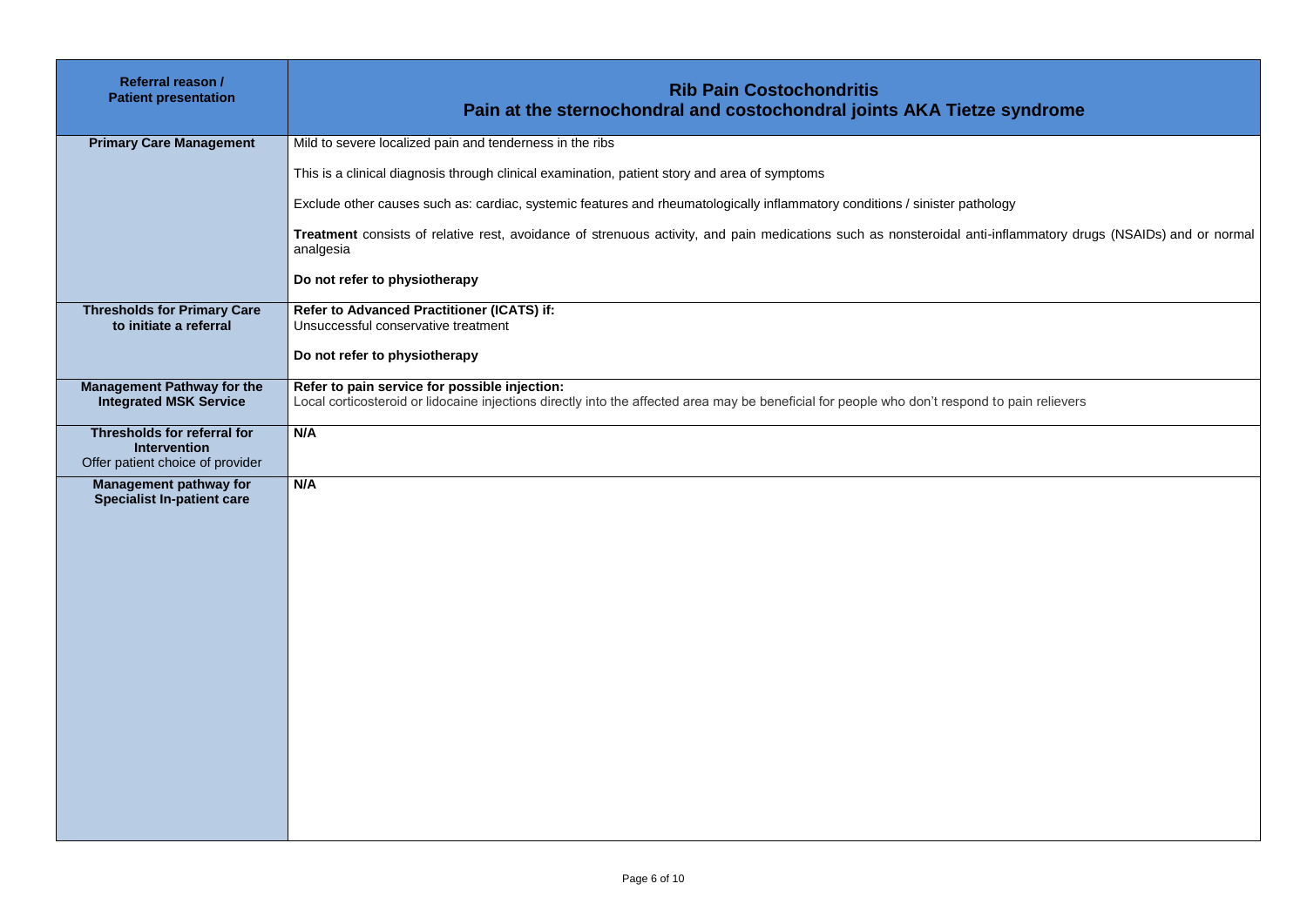## nily history of CAD

## sio/ICATS

| Referral reason /<br><b>Patient presentation</b>                                              | <b>CAD - Cervical Arterial Dysfunction</b><br>Sudden onset of new severe unilateral neck / jaw / face pain or sub occipital pain<br>With possible cranial nerve symptoms and/or known vascular risks (carotid and vertebral arte |
|-----------------------------------------------------------------------------------------------|----------------------------------------------------------------------------------------------------------------------------------------------------------------------------------------------------------------------------------|
| <b>Primary Care Management</b>                                                                | This is rare event however<br>If you suspect vertebral or internal carotid artery dissection, these are the features to look out for:                                                                                            |
|                                                                                               | Most commonly presenting feature is headache followed by:<br>Neck pain                                                                                                                                                           |
|                                                                                               | Dizziness and unsteadiness / ataxia                                                                                                                                                                                              |
|                                                                                               | Other presenting features could be:<br>Ptosis, facial palsy<br>Visual disturbance<br>Paraesthesia (face)<br>Paraesthesia (UL)<br>Paraesthesia (LL)                                                                               |
|                                                                                               | *Headache = unlike any other<br>Check BP – and seek urgent medical advice                                                                                                                                                        |
|                                                                                               | Risk factors (not exhaustive): hypertension, recent trauma, history of connective tissue disease (Marfan's/EDS) and family l                                                                                                     |
| <b>Thresholds for Primary Care</b><br>to initiate a referral                                  | Only if stroke is suspected                                                                                                                                                                                                      |
| <b>Management Pathway for the</b><br><b>Integrated MSK Service</b>                            | N/A                                                                                                                                                                                                                              |
| <b>Thresholds for referral for</b><br><b>Intervention</b><br>Offer patient choice of provider | As per stroke management                                                                                                                                                                                                         |
| <b>Management pathway for</b><br><b>Specialist In-patient care</b>                            | As per stroke management                                                                                                                                                                                                         |

| <b>Referral reason /</b><br><b>Patient presentation</b>                                | <b>Cervicogenic headache</b><br>Needs subsection of dizziness and BPPV should be referred to ENT and not phys |
|----------------------------------------------------------------------------------------|---------------------------------------------------------------------------------------------------------------|
| <b>Primary Care Management</b>                                                         | See Pain Pathway                                                                                              |
| <b>Thresholds for Primary Care</b><br>to initiate a referral                           | N/A                                                                                                           |
| <b>Management Pathway for the</b><br><b>Integrated MSK Service</b>                     | N/A                                                                                                           |
| Thresholds for referral for<br><b>Intervention</b><br>Offer patient choice of provider | N/A                                                                                                           |
| <b>Management pathway for</b><br><b>Specialist In-patient care</b>                     | N/A                                                                                                           |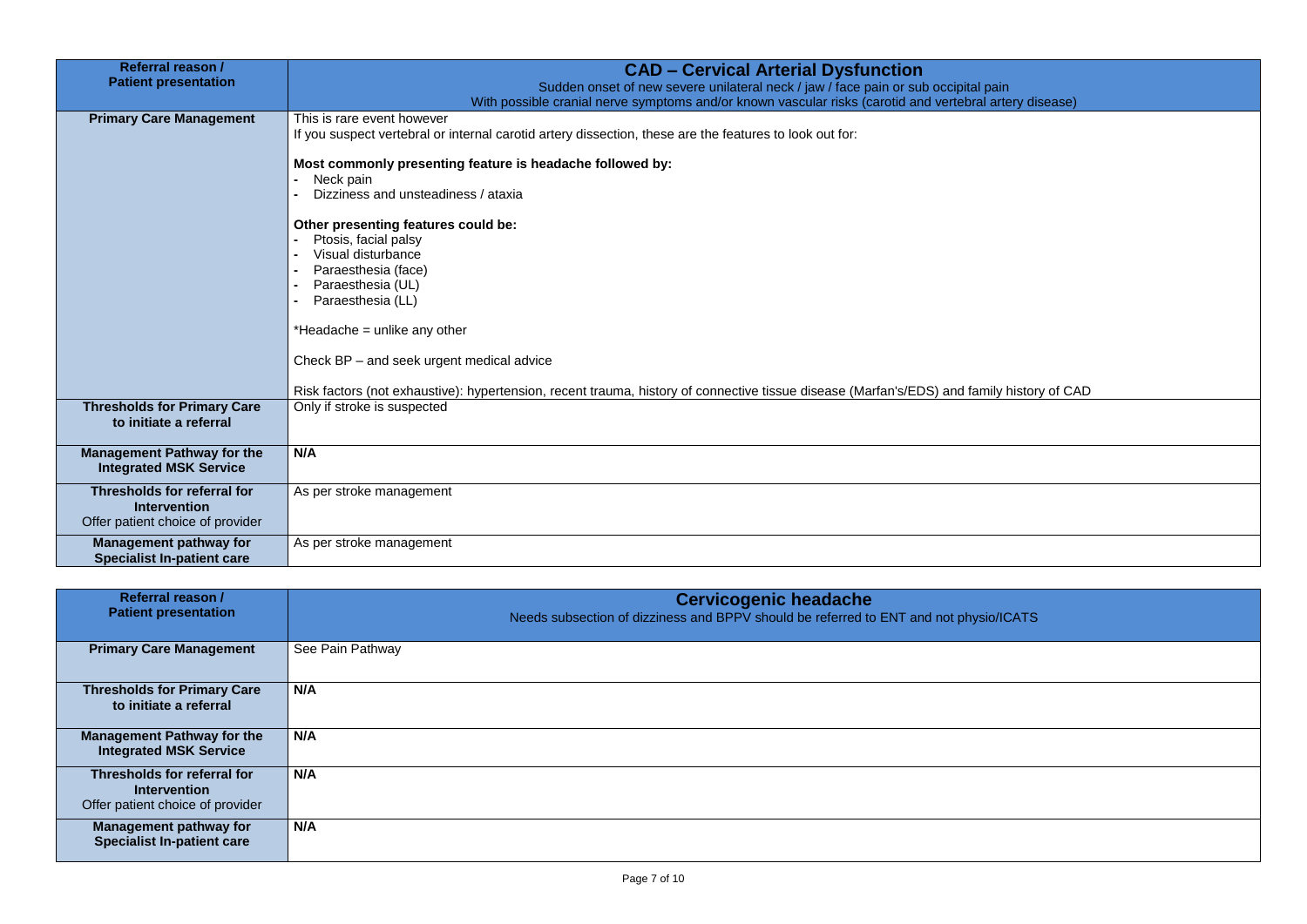| Referral reason /<br><b>Patient presentation</b>                                              | Meralgia paraesthetica<br>Meralgia paraesthetica is a neurological condition that causes pain in the outer thigh.<br>It is caused by compression of the lateral cutaneous nerve                                                                                                                                                                                                                                                                                                                     |
|-----------------------------------------------------------------------------------------------|-----------------------------------------------------------------------------------------------------------------------------------------------------------------------------------------------------------------------------------------------------------------------------------------------------------------------------------------------------------------------------------------------------------------------------------------------------------------------------------------------------|
| <b>Primary Care Management</b>                                                                | Cause is not known<br>Common symptoms are burning pain or numbness in the upper thigh, on the outer side.<br>Nerve is trapped or compressed for example due to pressure from tight garments or belts<br>More common in men than in women.<br>Risk factors include obesity, pregnancy and ascites<br><b>Management:</b><br>Self-limiting condition<br>May resolve itself<br>May need lifestyle changes / modifications<br>Visual disturbance<br>Please note: NCS studies or imaging is not indicated |
| <b>Thresholds for Primary Care</b><br>to initiate a referral                                  | Differential diagnosis - is this radiculopathy?<br>Refer if unsure of diagnosis                                                                                                                                                                                                                                                                                                                                                                                                                     |
| <b>Management Pathway for the</b><br><b>Integrated MSK Service</b>                            | See radiculopathy pathway                                                                                                                                                                                                                                                                                                                                                                                                                                                                           |
| <b>Thresholds for referral for</b><br><b>Intervention</b><br>Offer patient choice of provider | N/A                                                                                                                                                                                                                                                                                                                                                                                                                                                                                                 |
| <b>Management pathway for</b><br><b>Specialist In-patient care</b>                            | N/A                                                                                                                                                                                                                                                                                                                                                                                                                                                                                                 |

## **Spine Pathway group 4th December 2013**

Dr Peter Devlin (GP, BICS)

Kieran Barnard (ESP Physiotherapist, SCT / BICS)

Chris Mercer (Consultant Physiotherapist, WSHT)

Jonathan Hearsey (ESP Osteopath, BICS)

Johan Holte (Consultant Physiotherapist, BICS)

Ian Francis (Consultant Radiologist, MIP)

Zoe Hall (Physiotherapist, SCT)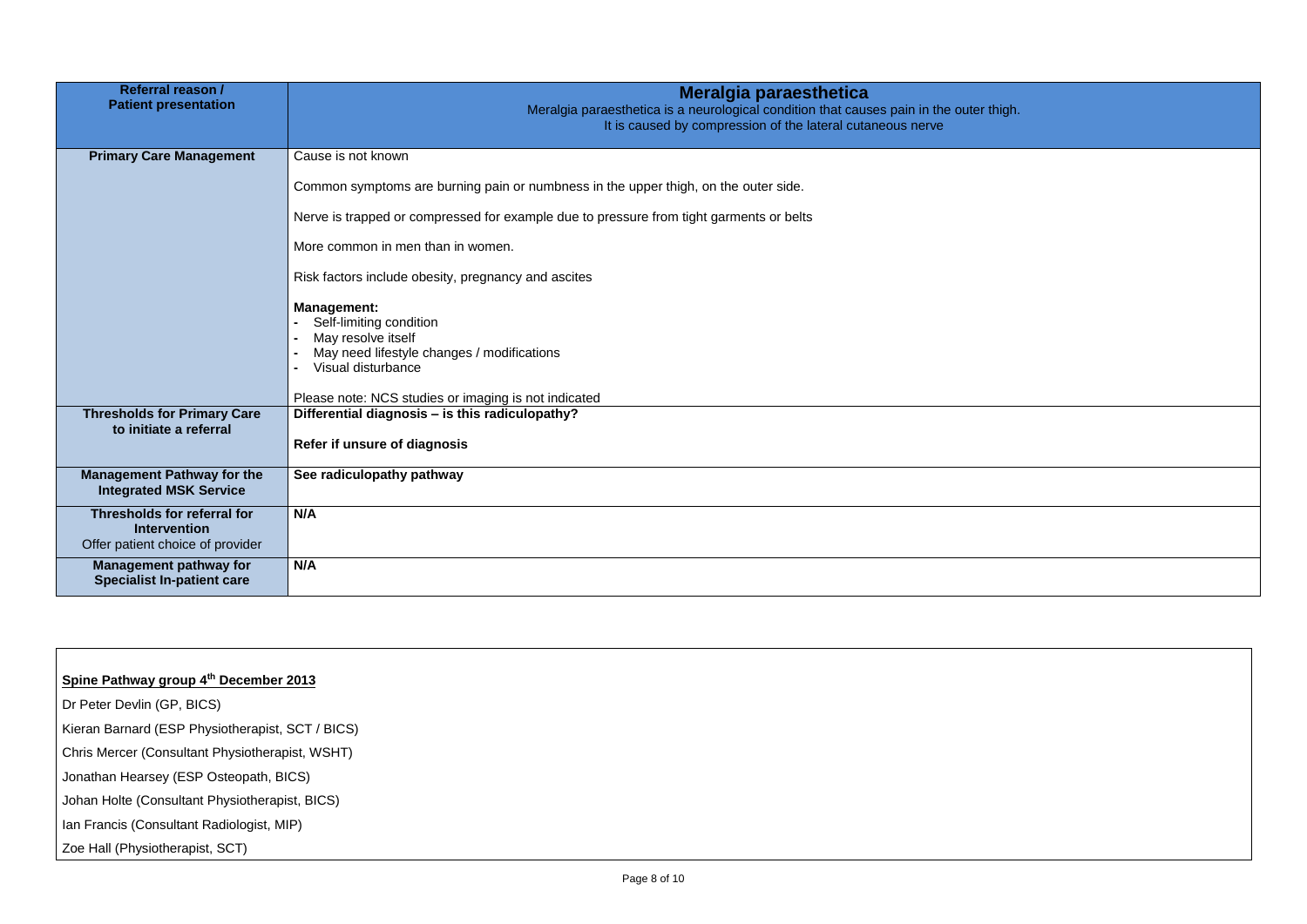Robert Slater (Orthopaedic Consultant, MTW) Carol Kinsella (Clinical Manager, MTW) Matthew Daly (ESP Physiotherapist, ESHT)

## **Spine Pathway group 5th August 2014**

Dr Peter Devlin (GP, BICS)

Kieran Barnard (ESP Physiotherapist, SCT / BICS)

Jonathan Hearsey (ESP Osteopath, BICS)

Kasia Kaczmarek (Integrated Care Manager, BICS)

Natalie Blunt (Service Manager, BICS)

Johan Holte (Consultant Physiotherapist, BICS)

Sally York (ESP, BICS), Hilary O'Connor (ESP, BICS)

Stephen Daly (ESP, Horder Healthcare)

Matthew Carr (MSK Operations Manager, Horder Healthcare)

Simon Thorpe (Consultant in anaesthetics and Pain Medicine, BSUH)

Steven Ward (Consultant in anaesthetics and Pain Medicine, BSUH)

Di Finney (Rheumatology Consultant Nurse, BICS / SCT)

Karen Eastman (Clinical Director, NSH Horsham & Mid Sussex CCG)

Richard Bell (Service Manager, SCT)

Laura Finucane (Consultant Physiotherapist, SCT)

Zoe Hall (Physiotherapist, SCT)

Farid Ibrahim (Consultant in anaesthetics and Pain Medicine, BSUH)

Hugh Maurice (Orthopaedic Consultant, SASH)

## **Spine Pathway group 5th September 2018**

Johan Holte (Consultant Physiotherapist, HERE) Sean Case (Advanced Practitioner, HERE) Karen Cox (Advanced Practitioner Nurse, HERE) Laura Finucane (Consultant Physiotherapist, HERE) Zoe Hall (Advanced Practitioner, SCFT) Ben Hodgson (Advanced Practitioner, HERE) Andrew Kemp (Advanced Practitioner, HERE)